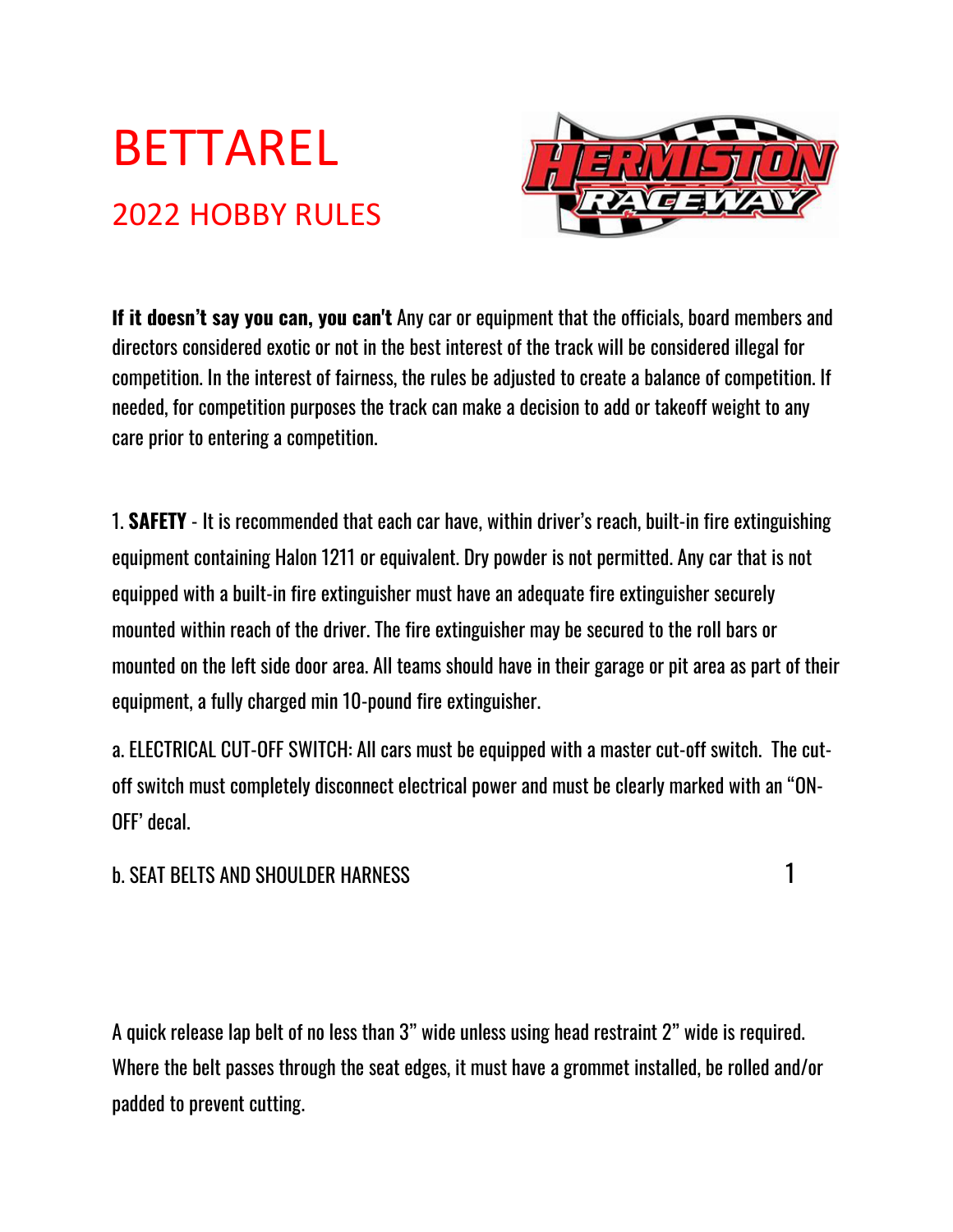Seat belts must be dated by the manufacturer and must not be used beyond five years after the manufacture date. Recommend replacement after two years.

It is recommended that HANS specific seat belts be used with HANS device. If not using HANS, a neck brace is highly recommended

c. WINDOW NET A nylon window screen is mandatory. It must be fastened to the roll cage top bar and highest driver's door bar on the cage. Window net must be rib type made from 1" wide nylon material with a maximum of 1 <sup>3</sup>/<sub>4</sub>" square between the ribs. All window net mounts must be welded to the roll cage and release from the top.

d. DRIVING SUITS must be worn at all times when the car is on the racing surface. Must be fire retardant and clean and without holes. Racing or Leather nonflammable shoes and gloves required

e. Mandatory commercially produced fuel cell (no homemade) -Driver's door must be welded/riveted or chained shut –

f. No reinforced bumpers (front or rear) meaning either stock oem or max 1 3⁄4 .095 round tubing.

g. A maximum of two mounts from the frame rails with two side and top supports.

h. Side and back glass and body molding must be removed - / Lexan windshield mandatory.

i. Helmet to be a minimum snell 2005 or SA-2005 -Racing seats are required

j. Batteries must be securely mounted. All cars must have a firewall between the fuel cell and drivers compartment of at least 22-gauge steel.  $\qquad \qquad \qquad 2$ 

k. Two-way radio optional, A Drivers raceciever to monitor tower communications is required.

# 1, COMPETING MODELS

Any American made rear wheel drive car 1955 through 1995. No convertibles, no two seaters, and no trucks. Ford to Ford, GM to GM, Mopar to Mopar etc. Minimum wheelbase 101". Gen 3 Camaros and 2005+ Mustangs Must be 54% Left No mono balls or Heim joints in ANY cars BODY: Aftermarket noses ok, must match model. Hoods, fenders, roof, q-panels MUST be OEM stock. Doors maybe stock or 20-gauge steel. Hood, doors, and trunk lid may be gutted. If you have sheet metal quarter panels MUST be stock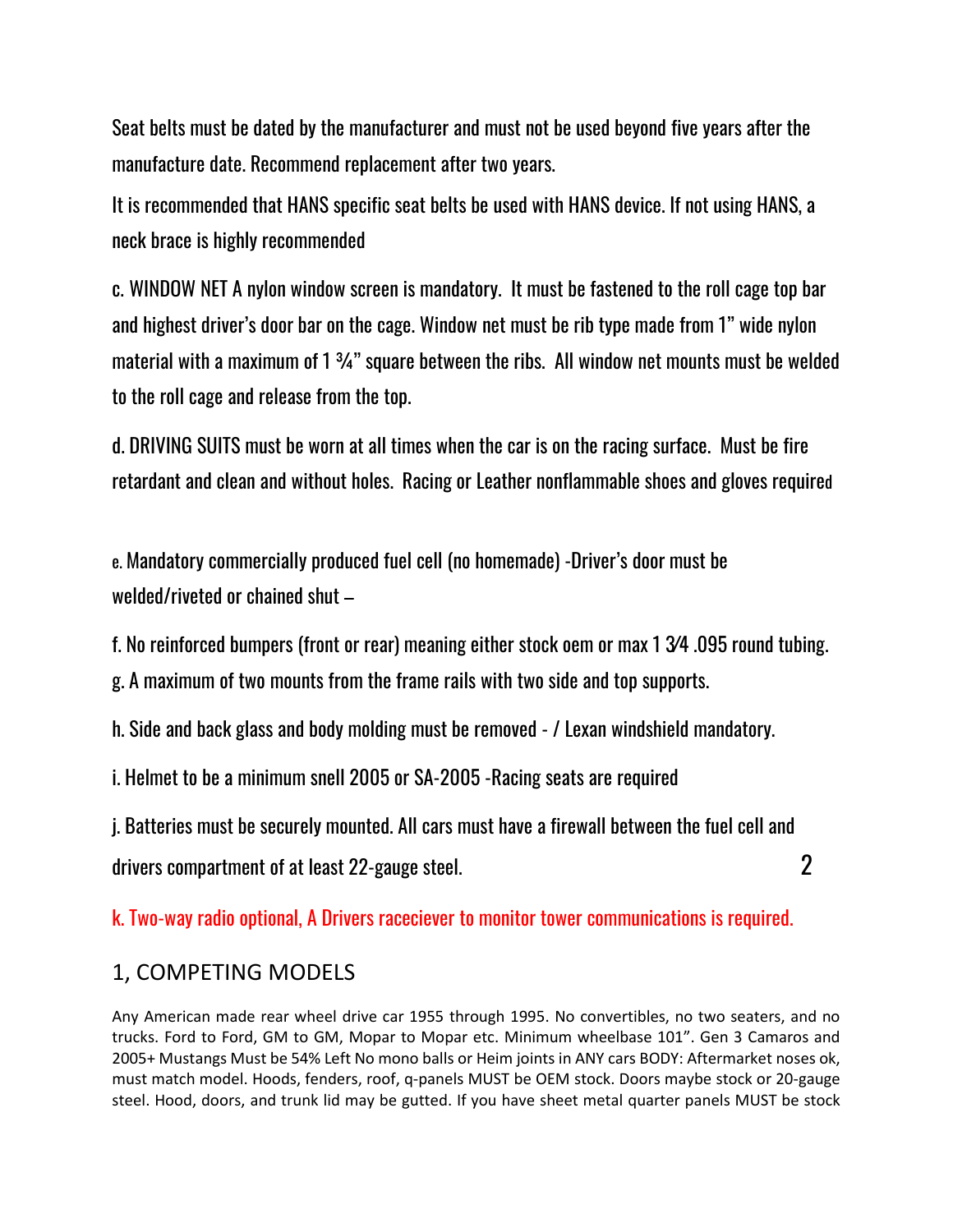configuration and 20-gauge steel. Bumpers MUST be in stock configuration or covered. Stock firewall MUST be in place. All stock floorboards MUST be in place. SPOILER MAX LENGTH 60 INCH BY 6 INCH TALL 60"X6" Battery MUST be in a covered box with a master switch located behind driver. MUST have full LEXAN WINDSHIELD. Wing windows no longer than ten inches (10"). No air cleaner hole in hood. Bodies must remain stock appearing and in full spirit of class

A Roof rails will be allowed one per side off center of roof, must be located from top edge of windshield and stop at the top edge of rear window. ¾ inch tall max.

B Trunk and fuel cell areas must be enclosed and sealed.

C Rear view mirror allowed but must not extend past the outside of body line

## 2, ROLL CAGE:

Fully conforming roll cages are required. Front hoops allowed. All bars are subject to the Technical Director's approval. Roll bars are required and must be of at least one and one-three quarters (1 3/4") by ninety-five hundredths (.095) wall thickness on tubing. Roll bars MUST be welded or securely fastened inside the car to the floor pan and braced on the rear main bar. All roll bars must have three (3) sissy bars on the driver's side connected with three (3) vertical bars in the center, with a minimum of two (2) sissy bars on the passenger side. All cars MUST have a rear safety bar attached to the main cage to protect gas tank.

## 3, ENGINE and HEADS

Approved stock production only. Bigger valves ok and all seat work must be on center line. Screw in studs ok. Rocker ratio MUST be stock per engine. Roller Rockers allowed. NO porting, polishing, deburring, port matching. NO angle milling. NO stud girdle. oil deflectors. NO titanium retainers, "steel only". NO titanium valves. NO epoxy. NO aluminum. NO welding. NO "N" heads. NO bowtie vortex. NO vortex. NO angle plugs. NO W2. NO world SR. NO Ford Motorsports. NO after-market. This section excludes the sealed 602 crate engine.

4, CAMSHAFT: .530 lift max; Hydraulic cam. Hydraulic lifters MUST de-pump FULL stroke of lifter. NO hydraulic rollers. NO solid lifter cams. NO stacking of hydraulic lifters. NO gear drives.

## 5, BLOCKS:

Stock OEM production only with part number.

 $\sim$  3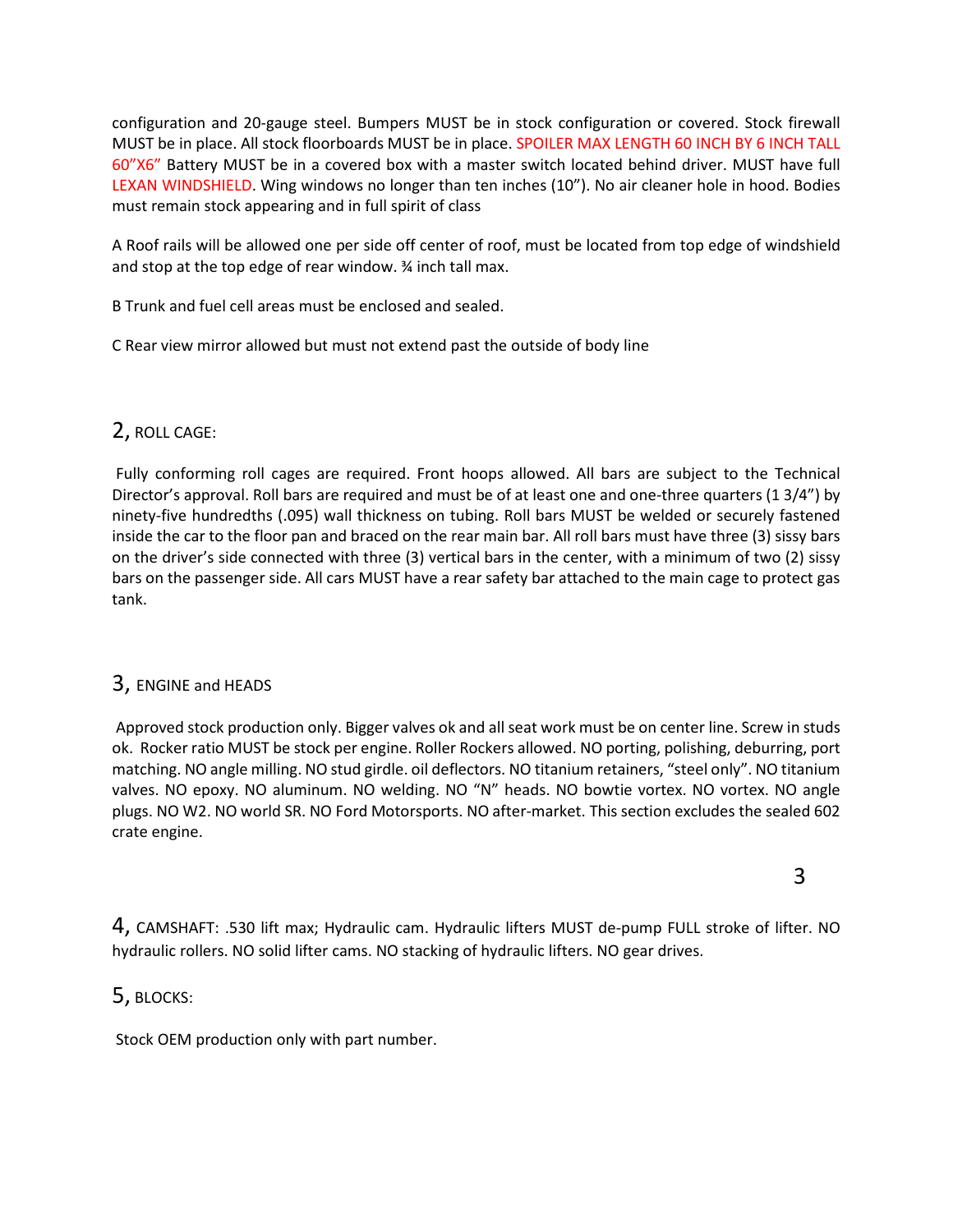## 6, INTAKE MANIFOLD:

Stock OEM cast iron Q-Jet or low rise two barrel. Two (2) big holes and two (2) small holes, low rise. Ford equivalent or subject to penalty. Dodge equivalent or subject to penalty. No marine type, must have part number. ALUMINUM INTAKE ALLOWED MUST BE EDELBROCK PERFOMER ONLY, 25# POUND PENALTY

## 7, EXHAUST MANIFOLD:

NO porting or port matching. NO lighting. NO exit greater than two and a half inches (2  $\frac{1}{2}$ ) MUST have muffler and pass at 95db. Headers allowed NO step headers.

## 8, PISTONS AND CRANK

MUST BE of stock weight and dimension. Flat tops only. Two (2) value relief piston ok. Stroke MUST match block. NO stroked or de-stroked.

A, No dry sumps, No external oil pumps.

## 9, RADIATOR:

Steel or aluminum ok. NO anti-freeze. MUST have a catch can.

## 10, CARBURETOR:

Holley 4412 five hundred (500) cfm 2 barrel with full choke horn. The part number MUST be on choke horn and meter plate. NO racing carburetors. NO XPs

A, One inch (1") MAX NO TAPERED SPACER.

B, 1 AIR FILTER, 14-inch round by 3 inches tall K&N Allowed.

## 11, CLUTCH

MUST be stock cast iron flywheel; .870 thick or more. One (1) clutch disk. All steel pressure plate, ten half inch (10 1/2") minimum. MUST have a one-inch (1") access hole in bellhousing for visual on clutch and a one inch (1") hole in bell plate. NO racing clutches. MUST have scatter shield or belting. Clutch pedal can be aftermarket.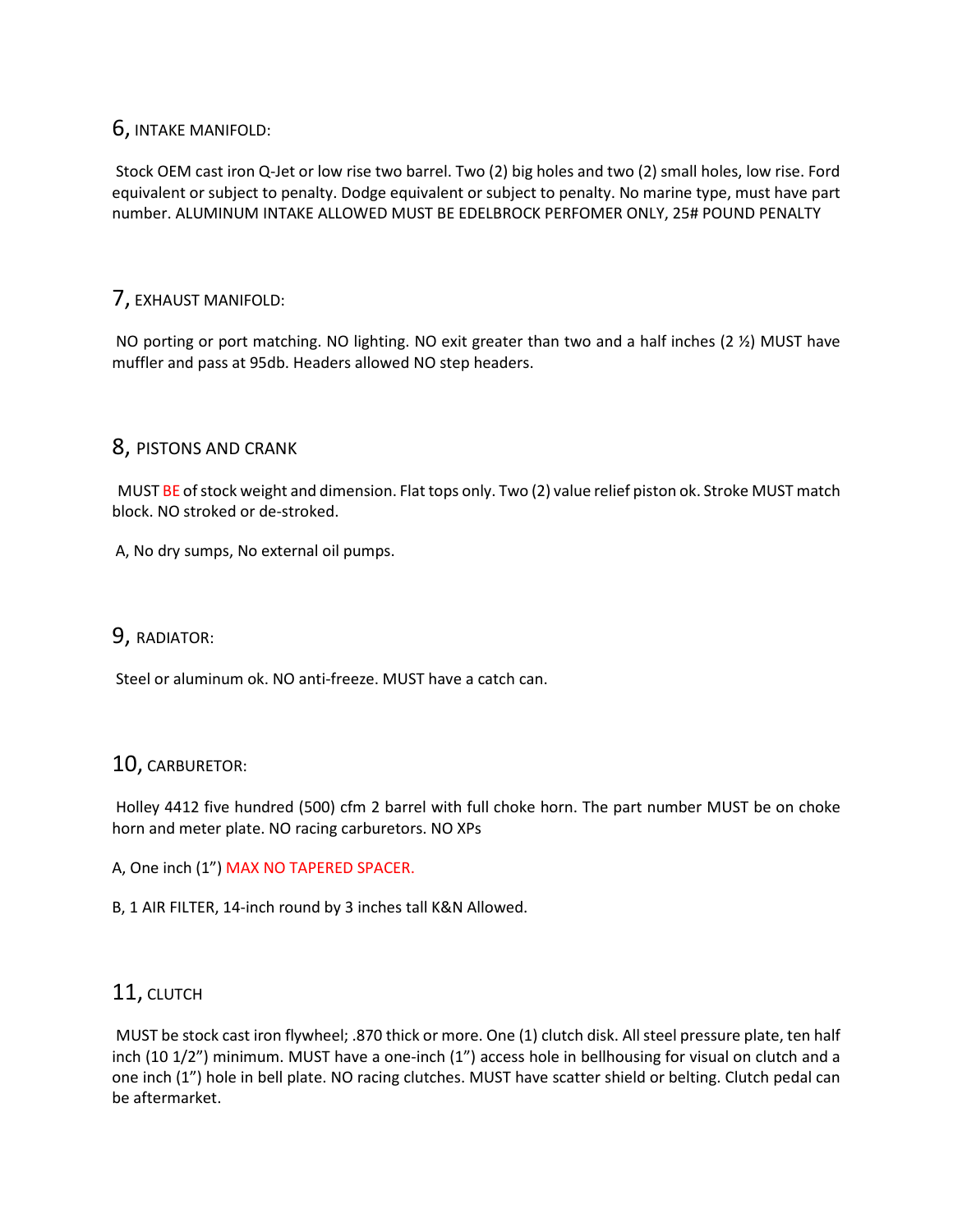## 12, TRANSMISSION:

MUST have all forward gears and reverse. Automatic transmission MUST have torque convertors, must have OEM part number.

## 13, REAREND:

. GM, FORD 9INCH and floaters permitted. Spool or welded only. NO limited slips. NO Detroit lockers. Spring shackles ok. Floater with drum brakes ok. Floaters with disc brake and aluminum drums must add 25 pounds. Must have stock OEM calipers. GM REARENDS MUST HAVE AFTERMARKET AXLES AND 5/8 STUDS.

A Driveline must be steel and painted white, MUST have 1 loop behind transmission

B, BRAKES Must Have ALL 4 WORKING, Aftermarket brake pedal ok, Aftermarket Master Cylinder ok Remote brake adjuster must be out of reach of driver, belted or unbelted, OEM CALIPERS FOR MAKE ONLY.

14, WEIGHT

# 360 CUBIC INCH OR LESS.

3200 MIN.

LEFT SIDE 55.0% GEN 3 -54% MAX

MAX RFAR 48% 5

WEIGHT

361-400 CUBIC INCH

3400 MIN.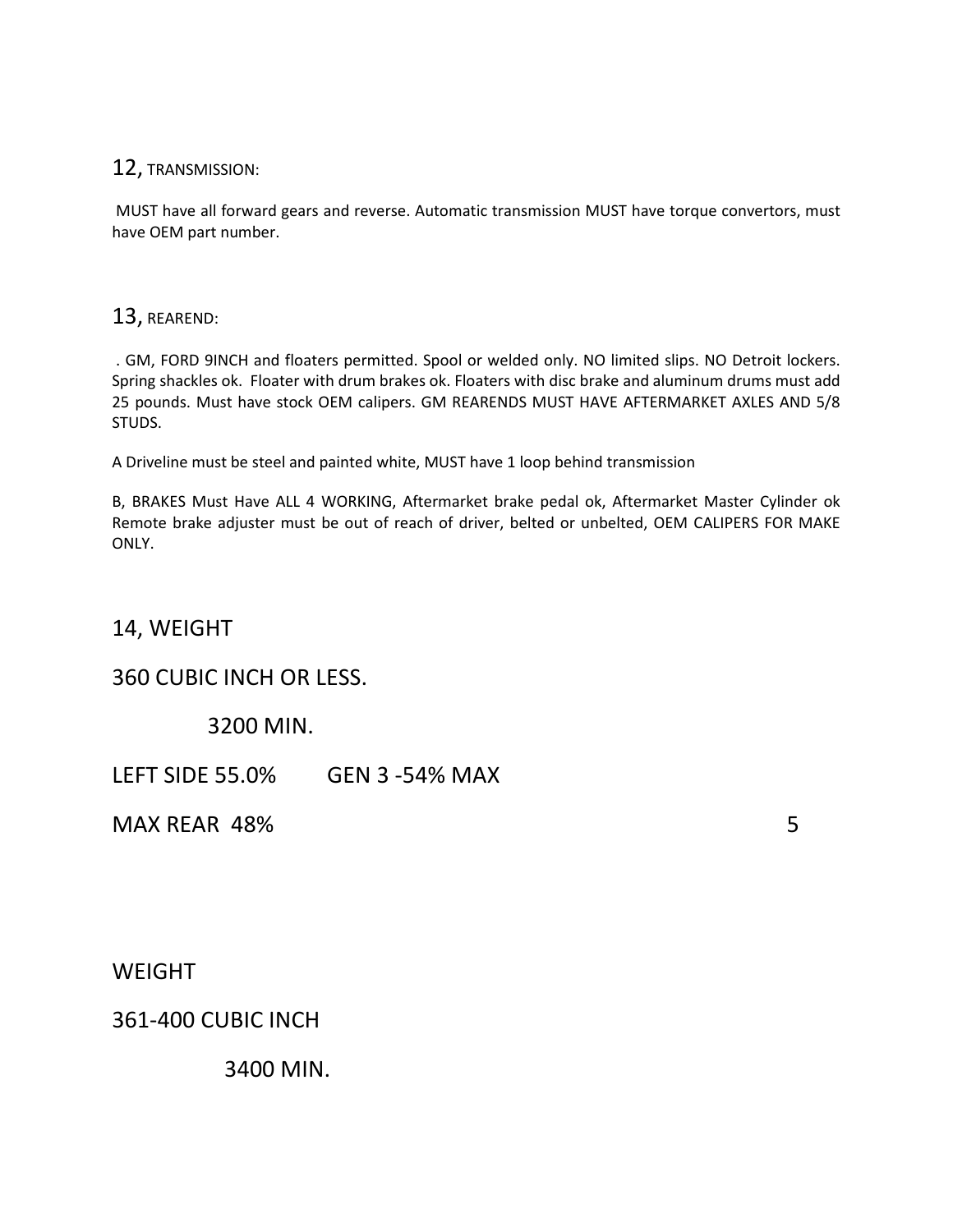# LEFT SIDE 55.0% GEN 3 -54.0% MAX

# MAX REAR 48.0%

GM Sealed 602 Crate with 6000 chip: MSD #8727CT soft touch HEI rev limiter on right side of dash out of reach of driver.

# 3225 MIN.

LEFT SIDE 55.0% GEN 3- 54.0% MAX

MAX REAR 48.0%

15, SHOCKS:

Steel Body Non-Adjustable-Non Rebuildable- Mounted in Stock Location using Stock Mounting Hardware.

16, RIDE HEIGHT:

Five-inch (5") ride height from lowest part of car.

17, SPINDLE:

MUST be stock OEM

 $\overline{6}$ 

## 18, CAMBER

Two inches (2") right and one inch (1") left, max measured with square at top of wheel or with approved gauge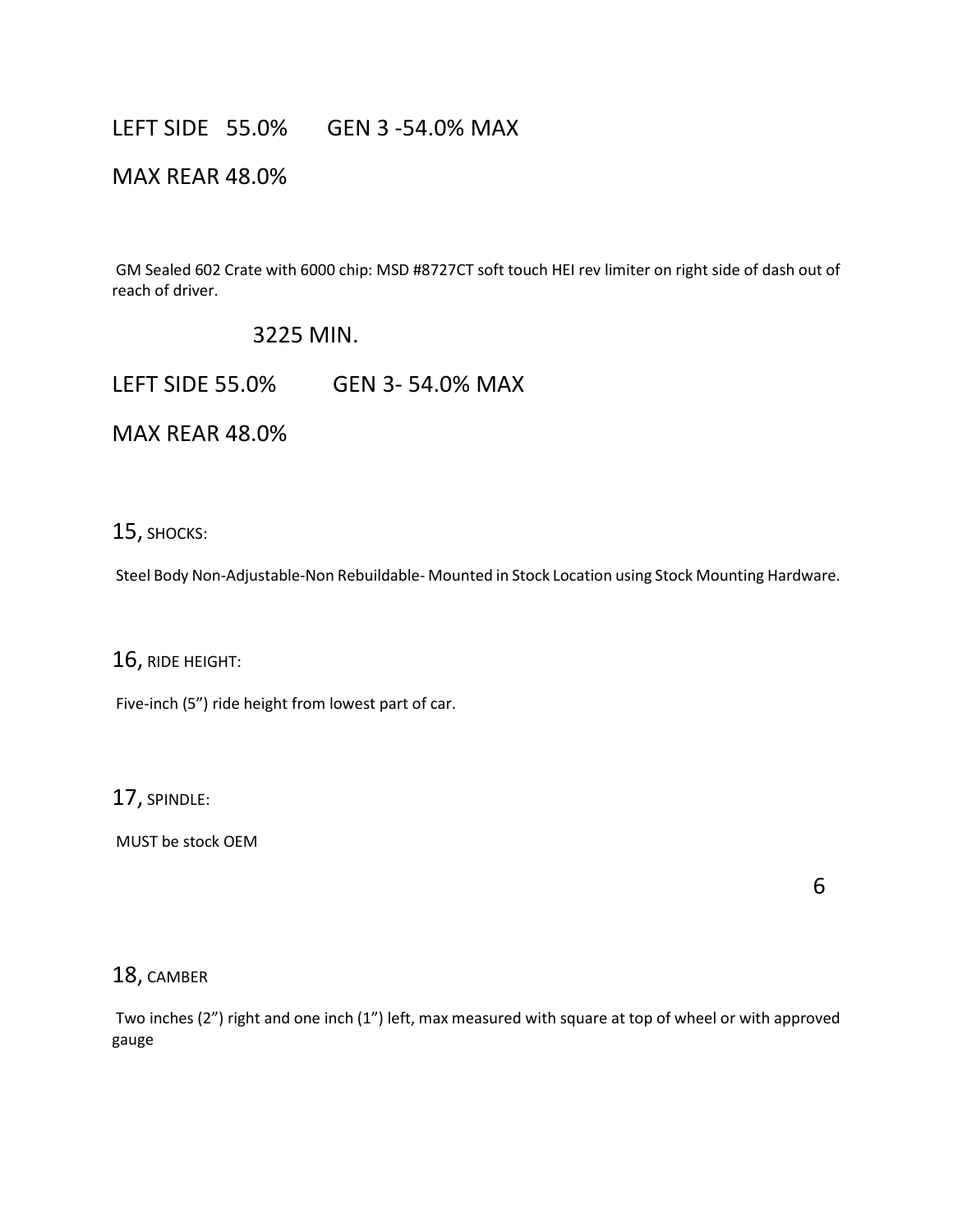## 19, WEIGHT JACKS:

NO weight jacks. Pocket spring adjusters ok.

## 20. TRAILING ARM:

MUST be stock OEM dimension. MUST be in stock location. NO alteration allowed.

## 21, SWAY BAR:

One and one quarter inch (1 1/4") max in stock OEM saddles. All thread ok for adjustment.

## 22, IGNITION:

Option 1: Firing order MUST be stock per engine. NO crank triggers. NO electronic tuning. Option 2: 4-7 swap okay. Option 3: 602 - MSD#8727CT soft touch rev limiter. NO 6AEL OR EQUIVILANT BOX.

# 23, FUEL CELL:

MUST be covered in twenty (20) gauge steel in trunk location. Fuel filter MUST be metal. Fuel line MUST be in conduit if located through car. Fuel cell no lower than ten inches (10") and no closer than twelve inches (12") from back bumper.

## 24, FUEL PUMP

: Mechanical only. NO electric. Oberg fuel shut off highly recommended. 7

# 25, WHEELS:

15 x 7 or 15 x 8 steel racing wheel. 5/8-wheel stud mandatory.